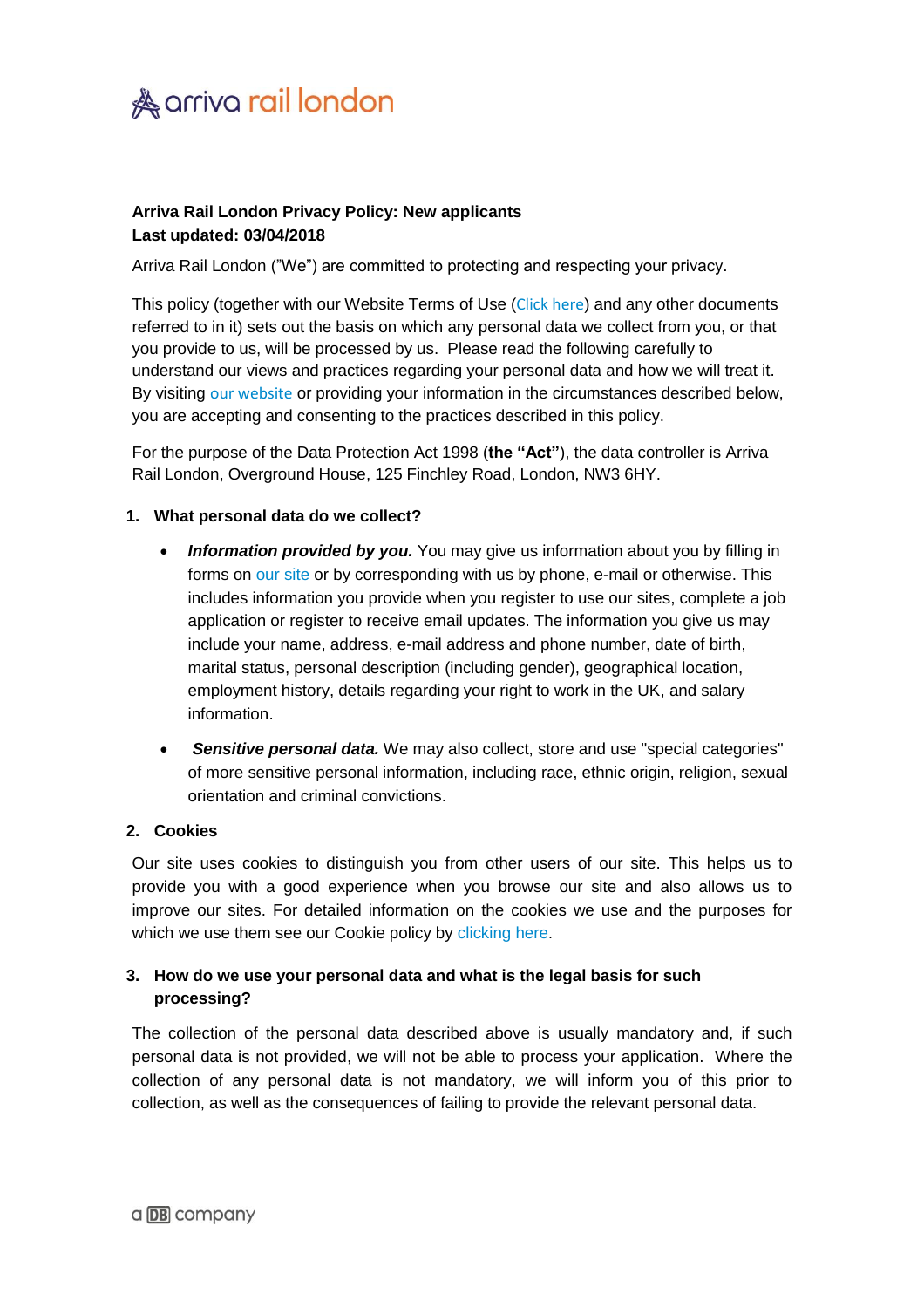

Our legal basis for collecting and using the personal information described above will depend on the personal information concerned and the specific context in which we collect it.

However, we will normally process your personal information only:

- where we have your consent to do so;
- where the processing is necessary to perform our contract with you; or
- where the processing is in our legitimate interests or those of a third party and such interests are not overridden by your data protection interests or fundamental rights and freedoms; and
- where we have a legal obligation to process your personal information.

#### *Information provided by you.* We use your personal information as follows:

| Purpose of processing                                                     | Legal basis for processing              |
|---------------------------------------------------------------------------|-----------------------------------------|
| Processing a job application                                              | Necessary for performance of a contract |
| Checking you are legally entitled to work in   Legal obligation<br>the UK |                                         |
| Equality monitoring                                                       | Consent of candidate                    |

If you have questions about or need further information concerning the legal basis on which we collect and use your personal information, please contact us using the contact details provided under the "Questions about this Privacy Notice" heading below.

#### **4. Sharing Your Information**

We may disclose your personal data to the following categories of recipient for the purposes described in this Privacy Notice:

- Recruitment system provider
- Reference and DBS check supplier
- Occupational health provider
- Trainee Driver assessment administrators
- Psychometric test provider

We may also disclose your personal data to **any competent law enforcement body, regulator, government agency or other third party** where we believe disclosure is necessary (i) as a matter of applicable law or regulation; (ii) to exercise, establish or defend or legal rights; or (iii) to protect your vital interests or those of any other person;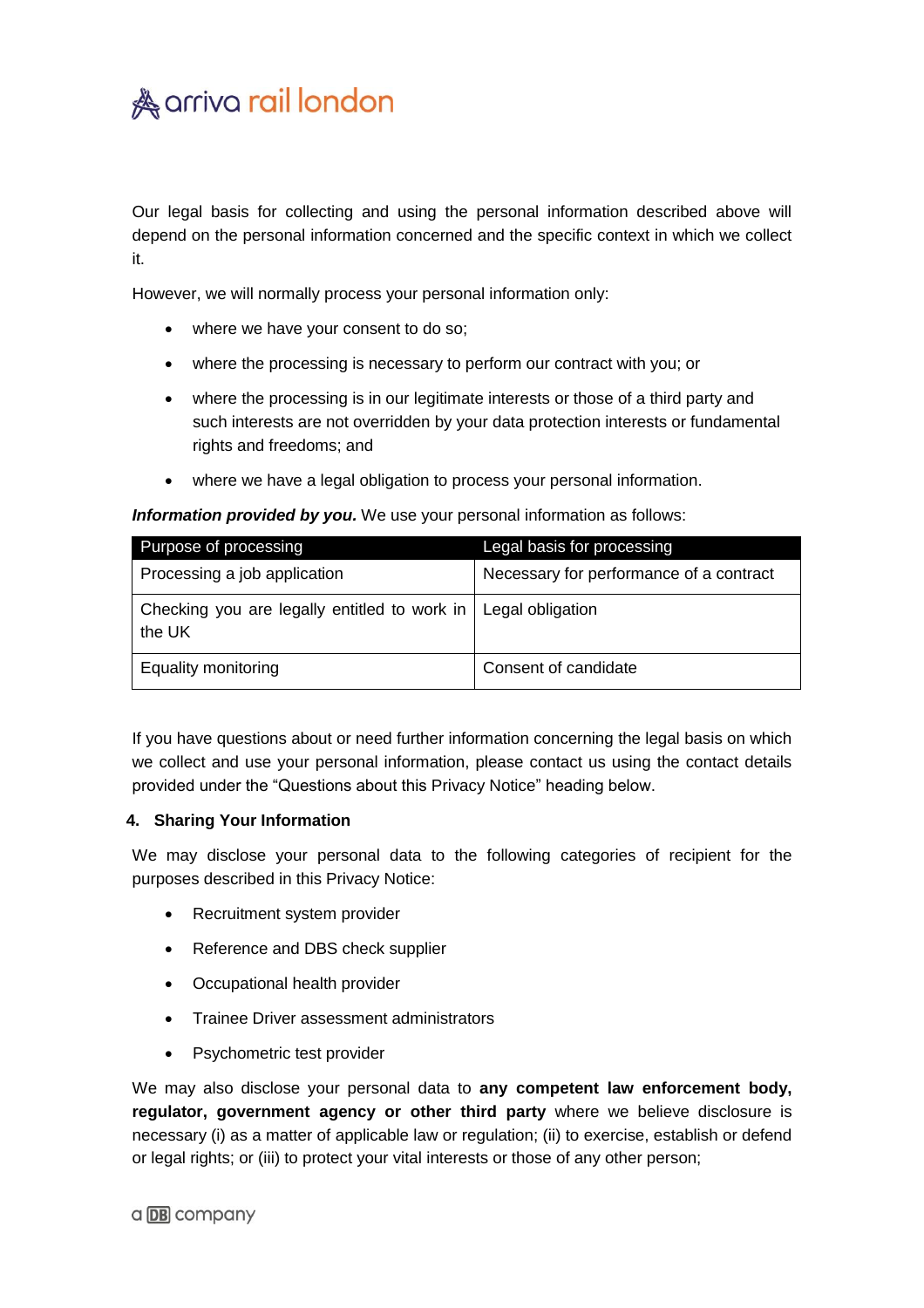

We operate the London Overground concession under arrangements with the Secretary of State for Transport and the franchise operations may pass to a **successor operator**. We may disclose your personal data to the relevant franchising authority and/or any successor operator and any successor operator must use your personal information only for the purposes disclosed in this Privacy Notice.

Finally, we may disclose your data to any other person to whom you request us to make disclosure or if you consent to such disclosure.

### **5. Data Retention**

We will not retain your personal data for longer than is necessary to fulfil the purposes for which we collected that personal information, unless the law permits or requires that we retain it for longer.

The table below explains in more detail how long Arriva Rail London will store different types of candidate information for:

| Candidate Information                                                                  |                                                                                                                                                                                    |
|----------------------------------------------------------------------------------------|------------------------------------------------------------------------------------------------------------------------------------------------------------------------------------|
| (including)<br>Job<br>application<br>personal details and sensitive<br>personal data). | Unsuccessful candidates: 6 months from the end of the<br>$\bullet$<br>recruitment campaign.<br>Successful candidates: For the duration of employment<br>$\bullet$<br>plus 6 years. |

### **6. Information Security**

We apply appropriate administrative, technical and organisational security measures to protect your personal data that is under our control from unauthorised access, collection, use, disclosure, copying, modification or disposal. All information you provide to us is stored on secure servers. We are part of the Arriva plc Group, which trains its employees regarding our data privacy policies and procedures and permit authorised employees to access personal data on a need to know basis, as required for their role. We also take steps to ensure that any service provider that we engage to process personal data on our behalf takes appropriate technical and organisational measures to safeguard such personal data.

### **7. Updates to this Privacy Notice**

We may update this Privacy Notice from time to time in response to changing legal, technical or business developments. When we update our Privacy Notice, we will take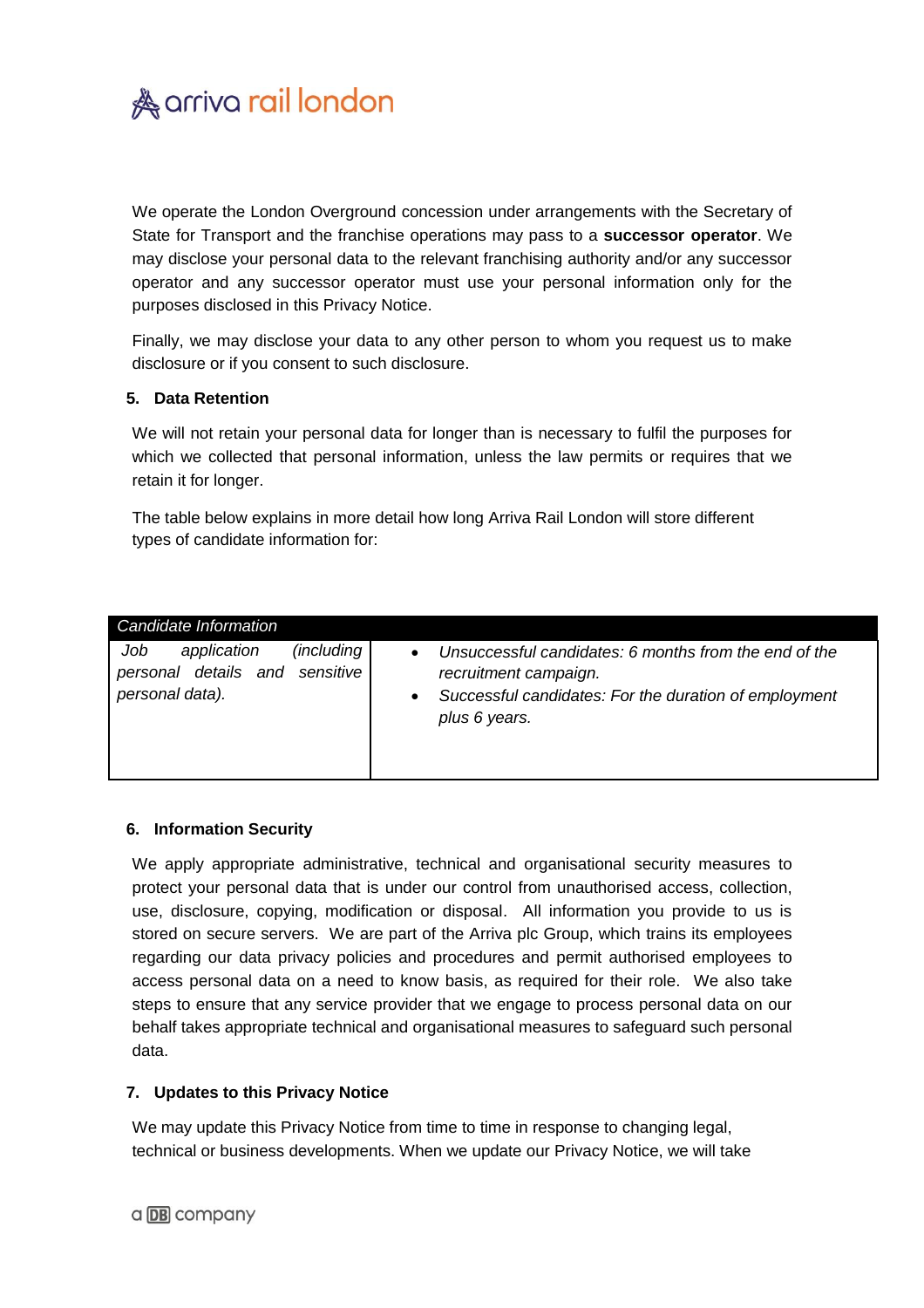

appropriate measures to inform you, consistent with the significance of the changes we make. We will obtain your consent to any material Privacy Notice changes if and where this is required by applicable data protection laws.

You can see when this Privacy Notice was last updated by checking the "last updated" date displayed at the top of this Privacy Notice.

### **8. Your Data Protection Rights**

You have the following data protection rights:

- If you wish to access, correct, update or request deletion of your personal information, you can do so at any time by submitting a request in writing to the Head of HR Service Delivery at data.protection@arrivarl.co.uk.
- In addition, you can object to processing of your personal information, ask us to restrict processing of your personal information or request portability of your personal information. Again, you can exercise these rights by contacting the Head of HR Service Delivery at data.protection@arrivarl.co.uk.
- If we have collected and processed your personal information with your consent, then you can withdraw your consent at any time. Withdrawing your consent will not affect the lawfulness of any processing we conducted prior to your withdrawal, nor will it affect processing of your personal information conducted in reliance on lawful processing grounds other than consent.

We respond to all requests we receive from individuals wishing to exercise their data protection rights in accordance with applicable data protection laws.

### **9. Questions about this Privacy Notice**

If you have any question, concerns or complaints about this Privacy notice or our handling of your personal data, you can contact us by email on data.protection@arrivarl.co.uk or by post to the following address:

HR Department Overground House 125 Finchley Road London NW3 6HY

If you are unsatisfied with the response, you can contact Arriva plc's Data Protection Officer at **[data.protection@arriva.co.uk.](mailto:data.protection@arriva.co.uk)** 

You have the right to complain to a data protection authority about our collection and use of your personal information. If you are based in the European Economic Area, please contact your local data protection authority. (Contact details for data protection authorities